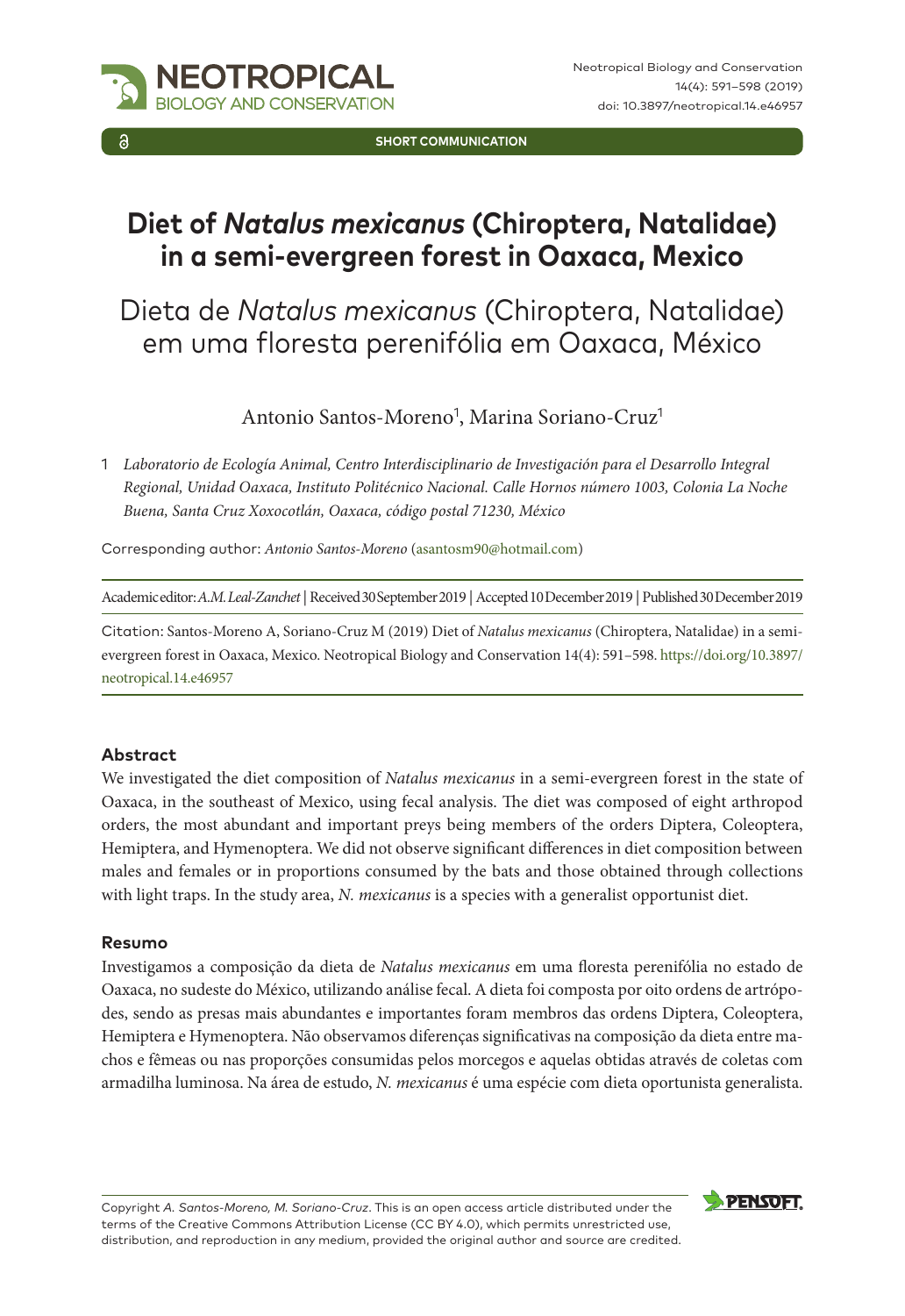#### **Keywords**

Diptera, diversity, Coleoptera, Hemiptera, Hymenoptera, Insecta

#### **Palavras-chave**

Diptera, Diversidade, Coleópteros, Hemípteros, Himenópteros, Insecta

The family Natalidae includes small bats from the tropics of the New World that consume insects of small size. The Mexican greater funnel-eared bat *Natalus mexicanus* Miller, 1902, the only species of the family Natalidae that occurs in Mexico (López-Wilchis et al. 2012), is distributed from the north of Mexico to Panama (Tejedor 2011; López-Wilchis et al. 2012). In Mexico, it is distributed in the Pacific coastal region, from the west of Sonora and including the Baja California Peninsula, and in the Gulf of Mexico, from the center of Nuevo León to the Yucatan Peninsula (Téllez-Girón and Ceballos 2005). It is mainly found in dry, seasonal, and wet forests, thorn scrubland, and secondary vegetation. Many aspects of the natural history of this species are unknown, such as the composition of its diet (Torres-Flores and López-Wilchis 2018).

Studies of bat diets have used analyses of stomach contents, feces, parts of prey remains, and direct observations (Whitaker et al. 2009), with the most common being stomach content and fecal analyses. In the present study, we carried out fecal analysis since this way we could obtain a higher number of samples compared to prey remains and stomach contents, as well as relatively more accurate results on the orders consumed by the bats. It is also a less destructive sampling method (Gardner 1977; Rabinowitz and Tuttle 1982; Kunz and Whitaker 1983; Whitaker et al. 2009). This technique consists of collecting feces, analyzing it by separating exoskeletons from other dirty, and then identifying large pieces of these exoskeletons such as legs, antennas, eyes, and wings for the identification and quantification of prey abundance (Whitaker et al. 2009).It is known that *N. mexicanus* feeds on small insects, mainly of the orders Diptera, Coleoptera, and Hemiptera (Kunz et al. 2011). There is only one published study on the diet of *N. mexicanus* in a dry tropical forest in the state of Colima, Mexico (Torres-Flores and López-Wilchis 2018). Thus, the objective of the present study was to describe the diet of *N. mexicanus*, as well as to evaluate whether there is variation in the frequencies of preys consumed between males and females, in a semi-evergreen forest.

Feces of *N. mexicanus* were collected in the surroundings of the cave El Apanguito (15°52'58"N, 96°21'13.2"W, 715 m.a.s.l.). It is located in the municipality of Santa Maria Huatulco, in the south-southeast of the state of Oaxaca, region of Costa, in the southeast of Mexico. The predominant vegetation is semi-evergreen forest mixed with coffee plantations. The climate is hot sub-humid with rainfall in the summer (monthly average of the season 216.5 mm) and the annual temperature is 28 °C. Six monthly samplings were carried out from August to October 2016 and from December to February 2017.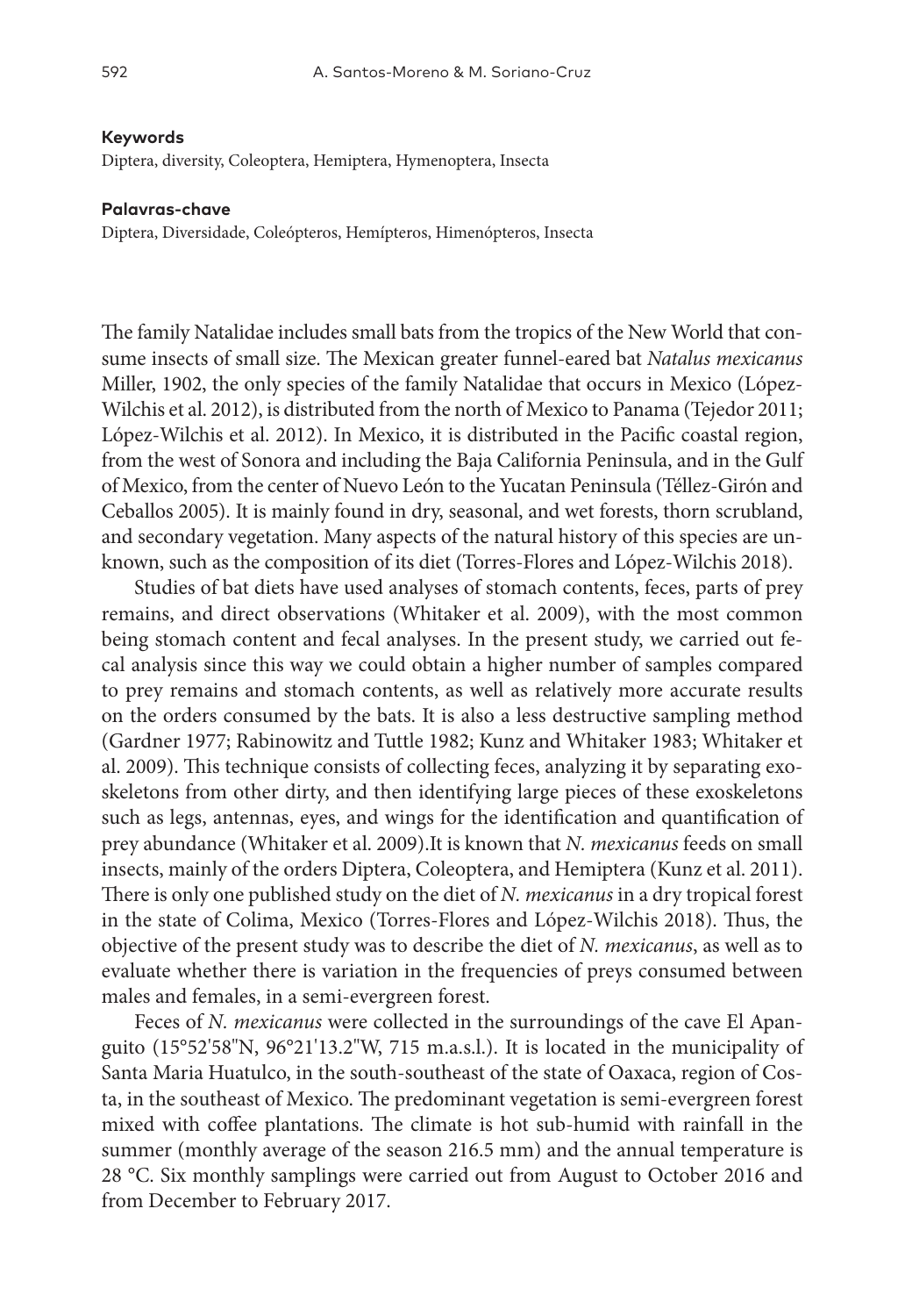The diet composition of *N. mexicanus* was investigated using fecal analysis. For bat capture we placed a 7.5 m mobile harp trap at the entrance of the roost (Kunz and Kurta 1988) from 18h to 24h. Captured specimens were placed in cloth bags for one hour and the obtained feces were stored in plastic microtubes with alcohol (Whitaker et al. 2009) and labelled with the number of the fecal sample. For each bat captured, conventional external morphometric measurements (total length, tail length, leg length, right ear and forearm length and weight), age, sex and reproductive condition, were taken. Bats were released at the same site where they were captured.

Each fecal sample was dried at room temperature and the number of pellets per individual was counted. Samples were weighed in an analytical balance, washed in 70% alcohol in a Petri dish, and separated with a dissecting needle, taking care not to damage the parts of arthropods in the sample. Each sample was observed and analyzed under a stereomicroscope. Each arthropod part that could be identified was compared with an entomological reference collection obtained at the same site during the sampling season.

Arthropod collection. A reference collection was obtained in order to identify the prey (Whitaker et al. 2009). We carried out a photophilic collection by placing two light-traps, which consisted of a screen-shaped white sheet with a mixed light source (white light and black light) and with a white LED light. The traps were placed under the trees because it is in this area where *N. mexicanus* forages, and also to obtain a greater reflection of the light. A piece of cloth was placed underneath to collect arthropods that fell to the ground; traps were active for three and a half hours during all the nights of sampling (Kunz 1988; Márquez 2005). All arthropods caught in the light-trap were collected and preserved in 70% ethanol for identification using specialized literature.

Data analysis. For each insect order recorded in the feces, we calculated the relative abundance (RA) and the importance index (II) modified by García-Rodriguez and Aurioles-Gamboa (2004), both expressed as percentages:

$$
\text{RA} = \sum_{j=1}^{U} n_{ij} / \sum_{j=1}^{U} n_j
$$

and

$$
\mathbf{II} = \frac{1}{U} \sum_{j=1}^{U} n_{ij} / n_j
$$

where  $n_{ik}$  = mínimun number of remains of the order *i* in the sample *j*,  $n_j$  = total number of remains in the sample  $j$  and  $U =$  total number of samples.

We compared the consumption of the different orders between males and females with a Mann-Whitney U test, and evaluated selectivity by comparing the differences between the proportions consumed by the bats and those from the collections using a Chi-squared test. To evaluate the diet diversity of *N. mexicanus*,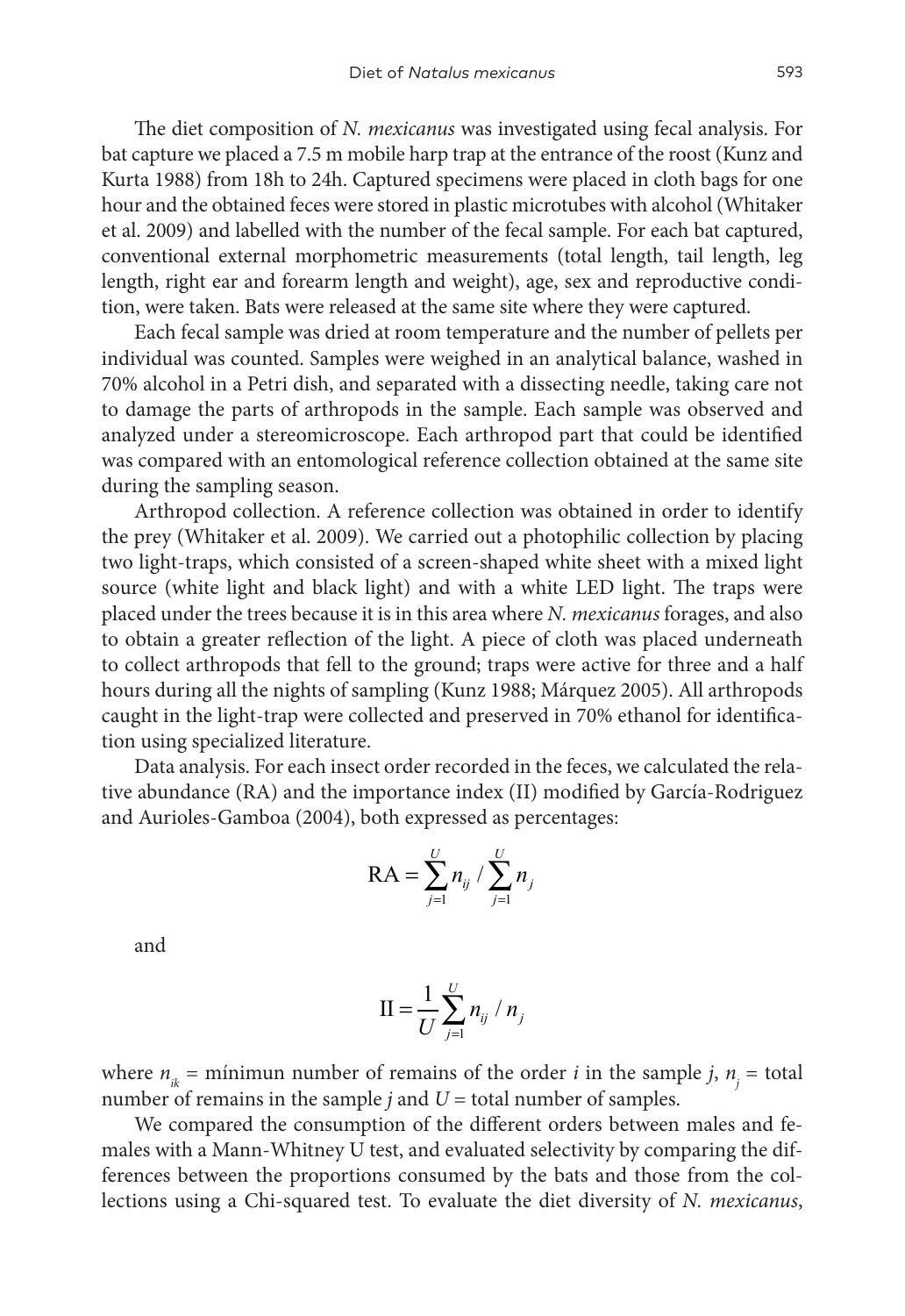| Order         | RA    | п     |
|---------------|-------|-------|
| Diptera       | 29.45 | 38.62 |
| Coleoptera    | 26.99 | 27.22 |
| Hemiptera     | 12.88 | 13.10 |
| Hymenoptera   | 10.43 | 10.80 |
| Psocoptera    | 2.45  | 3.65  |
| Lepidoptera   | 3.07  | 3.43  |
| Ephemeroptera | 1.84  | 2.21  |
| Dermaptera    | 0.61  | 0.96  |

**Table 1.** Relative abundance (RA) and importance index (II) of insect orders consumed by *Natalus mexicanus* in a semi-evergreen forest in Oaxaca, Mexico. Both measures are expressed as percentages.

we used Simpson's reciprocal index  $(1/D_s)$  because it is less sensitive to variations in sample size and gives less weight to rare taxa. This index uses values from 1 to the sample number of species, or in this case, the number of insect orders found in feces. Trophic breadth was analyzed with the Levins index, which takes values from 0 to 1: values higher than 0.6 indicate a generalist diet and lower values indicate a specialist diet (Krebs 1999).

A sampling effort of 540 meters∙trap/hour resulted in the collection and analysis of 23 fecal samples of *N. mexicanus*, 10 from females and 17 from males, where we observed a total of 163 insect remains, 143 of which could be identified to order level. Both sexes' diet was composed of eight arthropod orders, whereas 15 orders were recorded in the collections. The most abundant and important prey were members of the orders Diptera ( $RA = 29.45$ ,  $II = 38.62$ ), Coleoptera ( $RA = 26.99$ ,  $II = 27.22$ ), Hemiptera (RA = 12.88, II = 13.1), and Hymenoptera (RA = 10.43, II = 10.8%). Members from the other four insect orders showed abundances of less than 10% and an importance of less than 5% (Table 1). We also found seeds of *Piper* spp. and eggs of unidentified insects, which presented very low frequency and importance. There were no significant differences in consumption frequencies between males and females ( $z = -1.4402$ ,  $P = 0.149812$ ). There were also no significant differences in proportions between *N. mexicanus* consumption and insect collections (Chi-squared = 0.1383, gl = 7, P = 0.9993), which is supported by a Levin's dietary breadth value of 0.941, indicating that this is a generalist species. In the case of diversity, we obtained a Simpson's reciprocal index value of 3.91; this is a medium value since the maximum obtainable value is eight, which is the number of orders we recorded in the diet.

*Natalus mexicanus* exhibits a diet composed of members of eight orders: Coleoptera, Dermaptera, Diptera, Ephemeroptera, Hemiptera, Hymenoptera, Lepidoptera, and Psocoptera; where four of them were the most abundant and important. Even though there are only a few studies on the diet of *N. mexicanus*, it is known that this species feeds on small insects (Kunz et al. 2011). In a dry tropical forest in the state of Colima, Mexico, the diet of *N. mexicanus* was found to be composed mainly of arachnids, which represented over half of the food volume consumed throughout the year, and it is a resource that is not commonly used by other species of bats,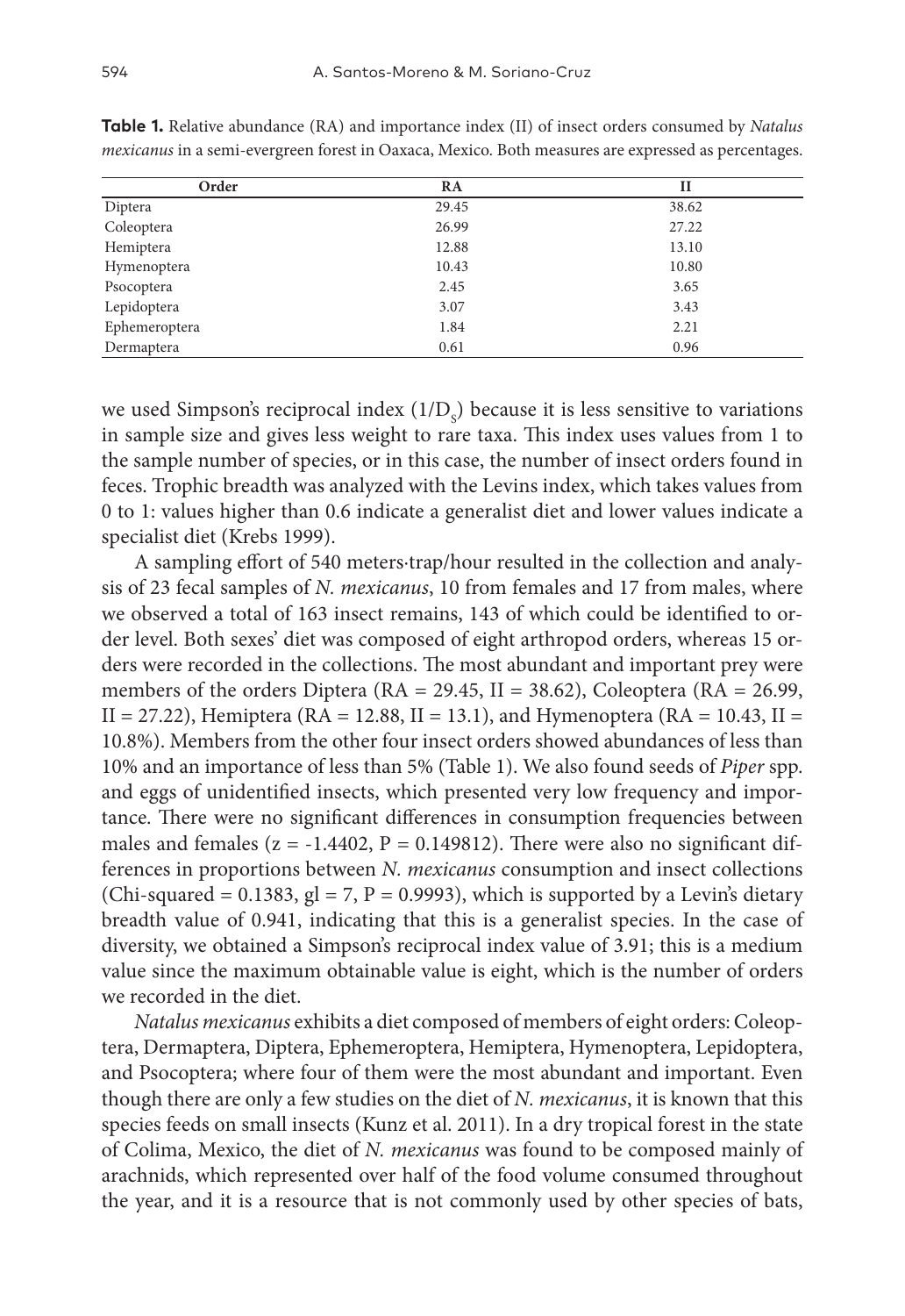which likely allows for coexistence with other insectivorous species (Torres-Flores and López-Wilchis 2018). In that same study, the diet of *N. mexicanus* was complemented – in order of importance - with small lepidopterans, coleopterans, dipterans and hymenopterans. In contrast, the most important components of the diet in our study were Diptera and Coleoptera, and we did not record any arachnids in the fecal samples. This is probably because the abundance of arachnids is naturally low in the study area, since this group represented only 0.54% of the collected organisms in the light traps, although this may also be due to the collection method used, which favors insects that are attracted to light. Spider diversity is significantly correlated with tree cover and diversity of plant forms (Pinkus et al. 2005), and species richness is significantly higher in preserved sites (Maya-Morales et al. 2012). The vegetation in the study of Colima was dry tropical forest with a large part of the original vegetation modified by the establishment of cattle ranches and agricultural fields (Torres-Flores et al. 2012), whereas the surroundings of the El Apanguito cave exhibit a more humid climate, semi-evergreen forest, and even though there are some cropping areas in the vicinity, these are mostly rustic coffee plantations with very little management and the presence of many of the original tree elements.

In the case of the order Coleoptera, it is likely that their high abundance in feces is, at least partially, the result of the hardness of their exoskeleton, which is more difficult to digest than the remains of members of other orders. For example, beetles were about 3.2 times harder than moths of the same body size (Freeman and Lemen 2007)). In addition, when it comes to large-sized individuals, they can leave more than one part in the sample, which can also contribute to overrepresentation, rather than preference by *N. mexicanus*.

We did not find differences in diet composition between males and females in the study area. However, even though it has been rarely evaluated in insectivorous bat species, such differences have been observed in the European free-tailed bat *Tadarida teniotis* (Mata et al. 2016), while for *T. brasiliensis* no significant differences were found (Kunz et al. 1995; Lee and Mccracken 2005; Gamboa Alurralde and Díaz 2018). In the case of nectarivorous bats of the genus *Glossophaga*, where differences in the diet of males and females have also been observed, these are probably due to females feeding on the closest available resource while males move larger distances to find other feeding sites (Álvarez and Sánchez-Casas 1999), particularly when females are gravid and their food-searching area is more restricted than that of males because of a higher energetic cost of moving to other sites (Sosa and Soriano 1996). We did not obtain any samples of gravid or lactating females in our study, so we could not assess the presence of these differences in *N. mexicanus*.

In the case of diversity and breadth of the diet, we found that *N. mexicanus* exhibits moderate diversity and a generalist diet. Previous studies with insectivorous species suggest that species of small size, like *N. mexicanus*, fly at low speeds and, thus, encounter rates with many prey types are low and individuals are not expected to be very selective (Pulliam 1974). Even though there are no studies on flying speeds, natalid bats are very small and with good maneuverability, which allows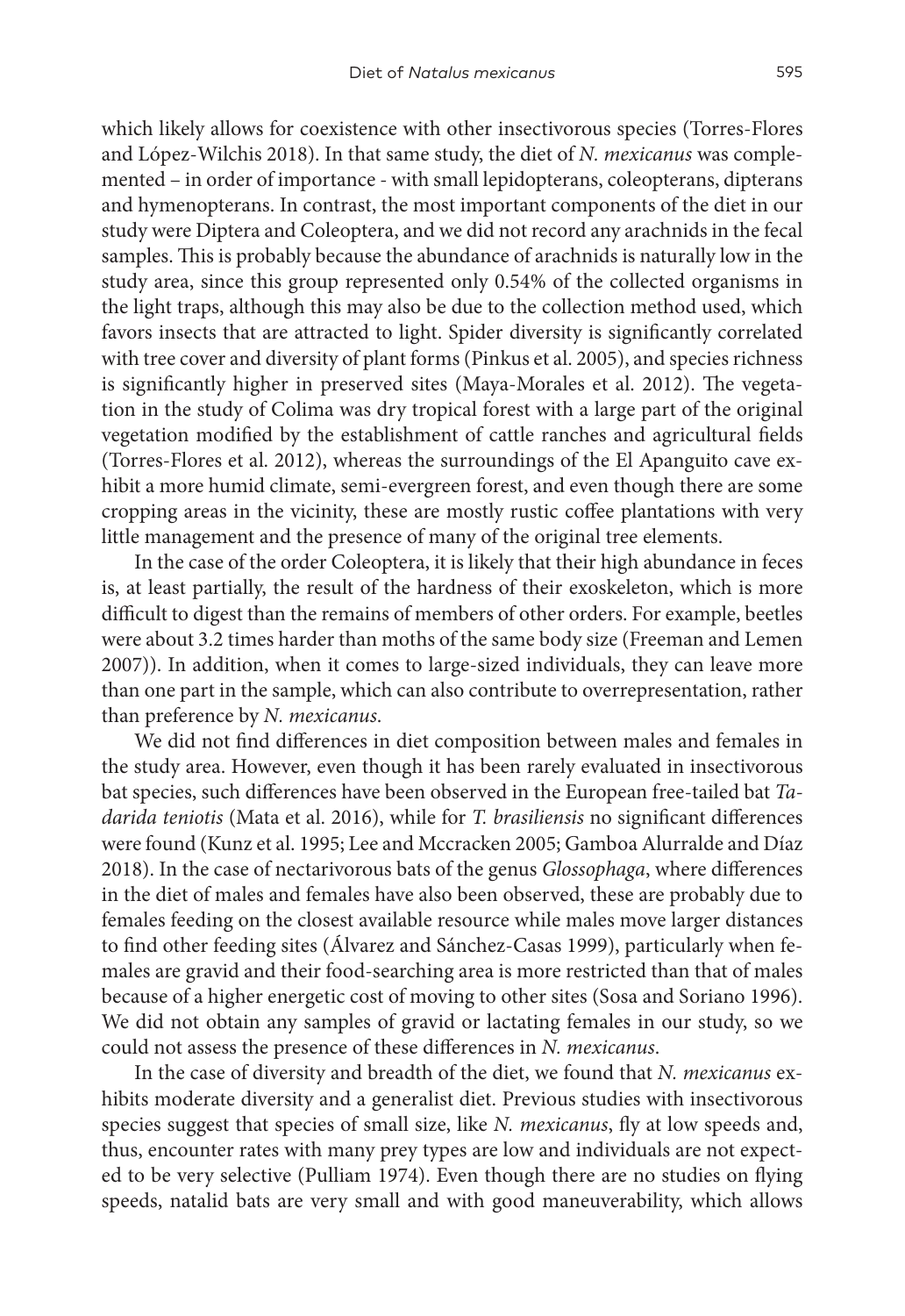them to occupy dense spaces (Norberg and Rayner 1987). A large wing surface, average aspect ratio, extremely low wing loading, and wingtips average in length and very rounded are characteristics that result in extremely slow and maneuverable flight. Its flight, along with that of other representatives of the family Thyropteridae, has been described as fluttering similar to that of a moth (Kunz et al. 2011).

The results of the present study and its differences with other studies show that, in the area studied, *Natalus mexicanus* is an opportunistic predator, with a low diversity in its diet, and whose main prey are Diptera, Coleoptera, and Hymenoptera.

## **Acknowledgements**

We are grateful to Dulce Itandehui Hernández Aguilar for her help with the field work and to Ricardo Balam Narvaez for providing valuable comments on previous versions of the manuscript. We also thank the Instituto Politécnico Nacional de México for providing financial support for the implementation of the project (grants SIP-20161645 and SIP-20171154 to the first author).

## **References**

- Álvarez T, Sánchez-Casas N (1999) Diferenciación alimentaria entre los sexos de *Glossophaga soricina* (Chiroptera: Phyllostomidae). Revista de Biología Tropical 47: 1129–1136.
- Freeman PW, Lemen CA (2007) Using scissors to quantify hardness of insects: Do bats select for size or hardness. Journal of Zoology 271(4): 469–476. [https://doi.org/10.1111/](https://doi.org/10.1111/j.1469-7998.2006.00231.x) [j.1469-7998.2006.00231.x](https://doi.org/10.1111/j.1469-7998.2006.00231.x)
- Gamboa Alurralde S, Díaz MM (2018) Diet of *Tadarida brasiliensis* (Mammalia: Chiroptera) in Northwestern Argentina. Acta Chiropterologica 20(1): 221–228. [https://doi.org](https://doi.org/10.3161/15081109ACC2018.20.1.017) [/10.3161/15081109ACC2018.20.1.017](https://doi.org/10.3161/15081109ACC2018.20.1.017)
- García-Rodriguez F, Aurioles-Gamboa D (2004) Spatial and temporal variations in the diet of the California sea lion (*Zalophus californianus*) in the Gulf of California, Mexico. Fish Bulletin 102: 47–62.
- Gardner AL (1977) Feeding habits. In: Baker RJ, Jones JK, Carter DC (Eds) Biology of bats of the New World family Phyllostomatide. Texas Tech University Press, Texas, 293–350.
- Krebs CJ (1999) Ecological methodology. Addison Wesley, California, 765 pp.
- Kunz TH (1988) Methods of assessing the availability of prey to insectivorous Bats. In: Kunz TH (Ed.) Ecological and Behavioral Methods for the Study of Bats. Smithsonian Institution Press, Washington, 191–210.
- Kunz TH, Kurta A (1988) Capture methods and holding devices. In: Kunz TH (Ed.) Ecological and Behavioral Methods for the Study of Bats. Smithsonian Institution Press, Washington, 1–29.
- Kunz TH, Whitaker Jr JO (1983) An evaluation of fecal analysis for determining food habits of insectivorous bats. Canadian Journal of Zoology 60(6): 1317–1321. [https://doi.](https://doi.org/10.1139/z83-177) [org/10.1139/z83-177](https://doi.org/10.1139/z83-177)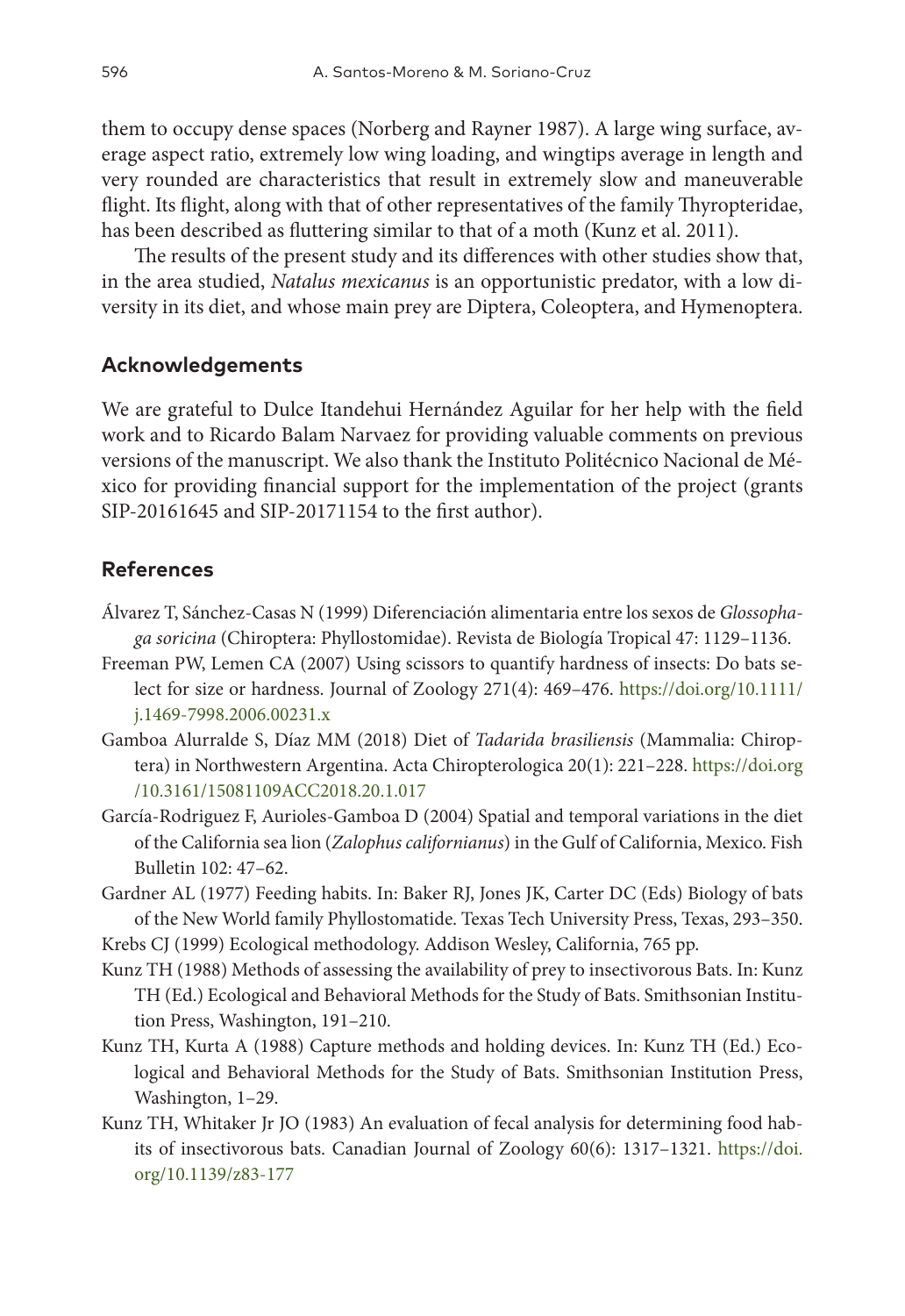- Kunz TH, Oftedal OT, Robson SK, Kretzmann MB, Kirk C (1995) Changes in milk composition during lactation in three species of insectivorous bats. Journal of Comparative Physiology 164B: 543–551. <https://doi.org/10.1007/BF00261395>
- Kunz TH, Braun E, Bauer D, Lobova T, Fleming TH (2011) Ecosystem services provided by bats. Annals of the New York Academy of Sciences 1223(1): 1–38. [https://doi.](https://doi.org/10.1111/j.1749-6632.2011.06004.x) [org/10.1111/j.1749-6632.2011.06004.x](https://doi.org/10.1111/j.1749-6632.2011.06004.x)
- Lee Y, Mccracken GF (2005) Dietary variation of Brazilian free-tailed bats links to migratory populations of pest insects. Journal of Mammalogy 86(1): 67–76. [https://doi.](https://doi.org/10.1644/1545-1542(2005)086%3C0067:DVOBFB%3E2.0.CO;2) [org/10.1644/1545-1542\(2005\)086%3C0067:DVOBFB%3E2.0.CO;2](https://doi.org/10.1644/1545-1542(2005)086%3C0067:DVOBFB%3E2.0.CO;2)
- López-Wilchis R, Guevara-Chumacero LM, Ángeles Pérez N, Juste J, Ibáñez C, Barriga-Sosa IDLA (2012) Taxonomic status assessment of the Mexican populations of funnel-eared bats, genus *Natalus* (Chiroptera: Natalidae). Acta Chiropterologica 14(2): 305–316. <https://doi.org/10.3161/150811012X661639>
- Márquez LJ (2005) Técnicas de colecta y preservación de insectos. Boletin de la SEA 37: 385–408.
- Mata VA, Amorim F, Corley MF, McCracken GF, Rebelo H, Beja P (2016) Female dietary bias towards large migratory moths in the European free-tailed bat (*Tadarida teniotis*). Biology letters 12: 1–5.<https://doi.org/10.1098/rsbl.2015.0988>
- Maya-Morales J, Ibarra-Núñez G, Léon-Cortés JL, Infante F (2012) Understory spider diversity in two remnants of tropical montane cloud forest in Chiapas, Mexico. Journal of Insect Conservation 16(1): 25–38.<https://doi.org/10.1007/s10841-011-9391-x>
- Norberg UM, Rayner JMV (1987) Ecological morphology and flight in bats (Mammalia; Chiroptera): Wing adaptations, flight performance, foraging strategy and echolocation. Philophical Transactions of the Royal Society of London, Series B 316(1179): 335–427. <https://doi.org/10.1098/rstb.1987.0030>
- Pinkus M, León-Cortés JL, Ibarra-Núñez G (2005) Spider diversity in tropical habitat gradients in Chiapas, Mexico. Diversity and Distributions 12(1): 61–69. [https://doi.](https://doi.org/10.1111/j.1366-9516.2006.00217.x) [org/10.1111/j.1366-9516.2006.00217.x](https://doi.org/10.1111/j.1366-9516.2006.00217.x)
- Pulliam HR (1974) On the theory of optimal diets. American Naturalist 108(959): 59–74. <https://doi.org/10.1086/282885>
- Rabinowitz AR, Tuttle DM (1982) A test of the validity of two currently used methods of determining bat prey preferences. Acta Theriologica 27: 283–293. [https://doi.org/10.4098/](https://doi.org/10.4098/AT.arch.82-25) [AT.arch.82-25](https://doi.org/10.4098/AT.arch.82-25)
- Sosa M, Soriano PJ (1996) Resource availability diet, and reproduction in *Glossophaga longirostris* (Mammalia: Chiroptera) in an arid zone of the Venezuelan Andes. Journal of Tropical Ecology 12(6): 805–818.<https://doi.org/10.1017/S0266467400010063>
- Tejedor A (2011) Systematics of funnel-eared bats (Chiroptera: Natalidae). Bulletin of the American Museum of Natural History 353: 1–140.<https://doi.org/10.1206/636.1>
- Téllez-Girón G, Ceballos G (2005) *Natalus stramineus* (Gray, 1838). In: Ceballos G, Oliva G (Eds) Los mamíferos silvestres de México. México, Comisión Nacional para el Conocimiento y Uso de la Biodiversidad y Fondo de Cultura Económica, Distrito Federal-Mexico, 255–256.